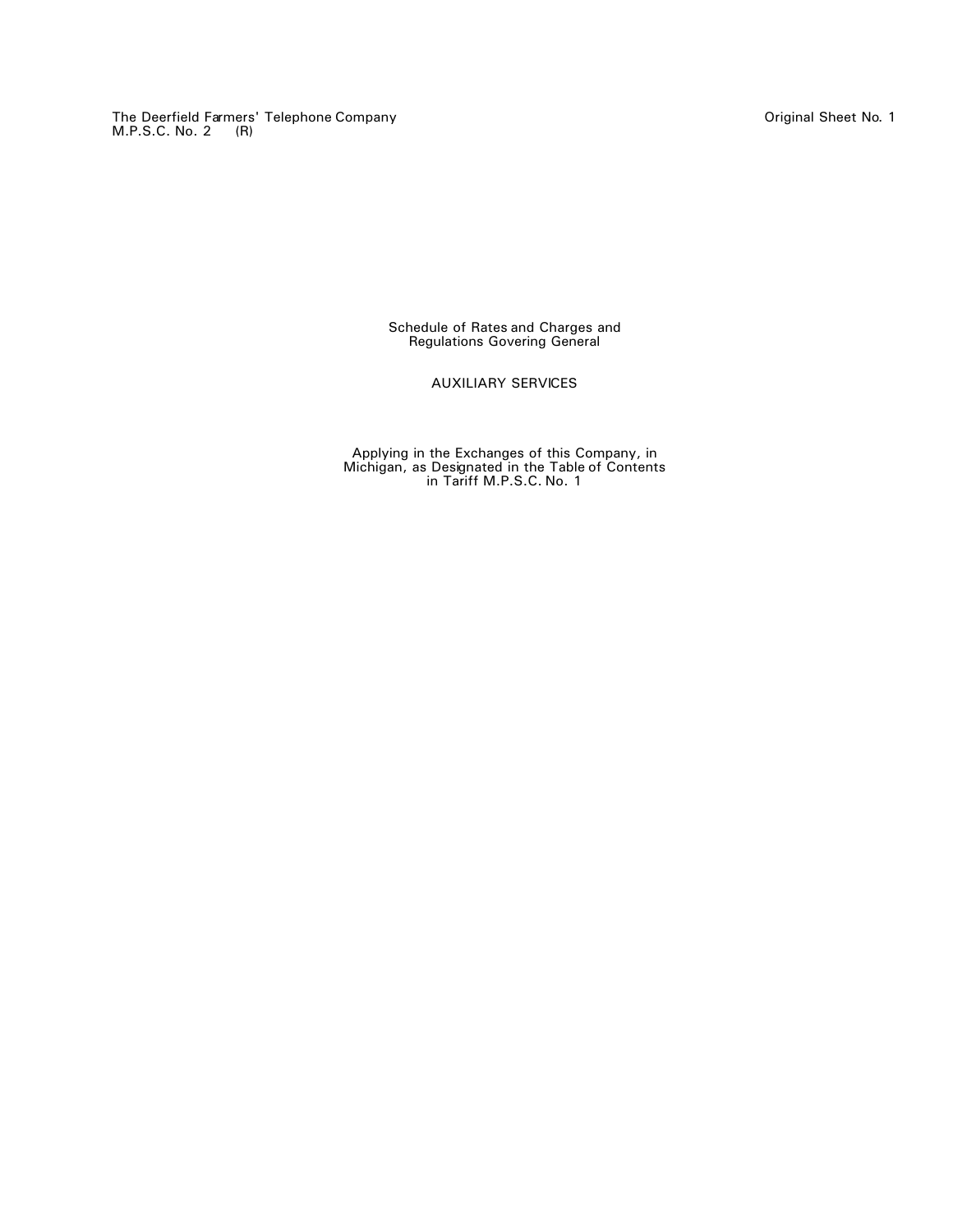# TABLE OF CONTENTS AND CHECK LIST

|                                          | <b>Sheet Number</b>                               | Revision                                                             | Issued                                                               |
|------------------------------------------|---------------------------------------------------|----------------------------------------------------------------------|----------------------------------------------------------------------|
| <b>Title Page</b>                        | 1                                                 | Original                                                             | 03/19/93                                                             |
| Table of Contents and Check List         | $\overline{2}$                                    | 2nd                                                                  | *01/08/99                                                            |
| Subject Index                            | 3                                                 | 1st                                                                  | 04/23/97                                                             |
| <b>Application of Tariff</b>             | 4                                                 | Original                                                             | 03/19/93                                                             |
| Special Equipment and Arrangements       | 5                                                 | Original                                                             | 03/19/93                                                             |
| <b>Touchcall Service</b>                 | 6                                                 | Original                                                             | 03/19/93                                                             |
| Universal Emergency Number Service (911) | $\overline{7}$<br>7.1<br>7.2<br>7.3<br>7.4<br>7.5 | Original<br>Original<br>Original<br>Original<br>Original<br>Original | 03/19/93<br>03/19/93<br>03/19/93<br>03/19/93<br>03/19/93<br>03/19/93 |
| <b>Channel Charges</b>                   | 8                                                 | Original                                                             | 03/19/93                                                             |
| <b>Paystation Service</b>                | 9<br>9.1                                          | 2nd<br>1st                                                           | *01/08/99<br>04/23/97                                                |
| <b>Combination Main Station Service</b>  | 10                                                | Original                                                             | 03/19/93                                                             |
| <b>Joint User Service</b>                | 11                                                | Original                                                             | 03/19/93                                                             |
| Directory Listings                       | 12<br>12.1                                        | Original<br>Original                                                 | Original<br>Original                                                 |
| <b>Leased Wire Facilities</b>            | 13                                                | Original                                                             | 03/19/93                                                             |

Issued: January 6, 1999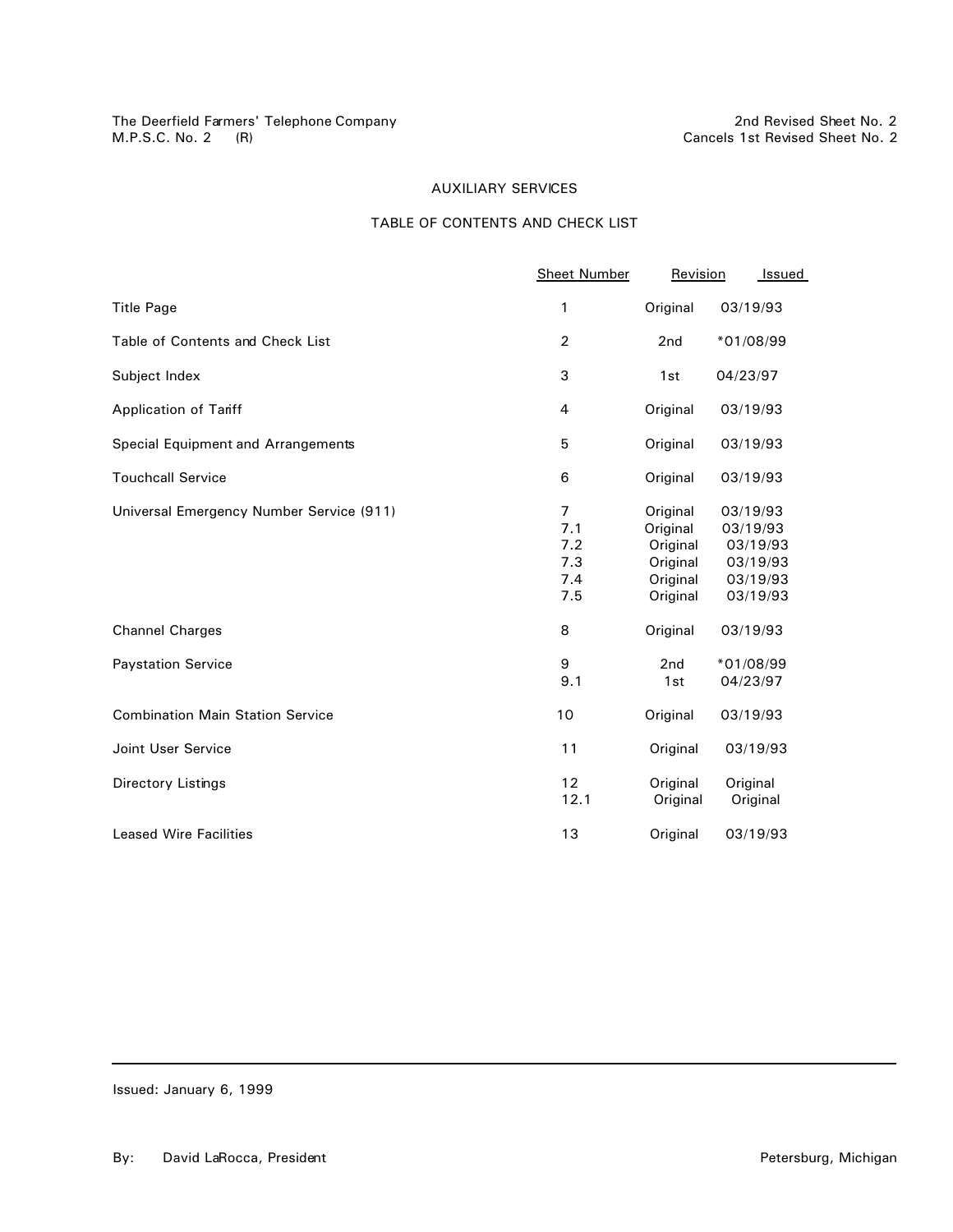# SUBJECT INDEX

| Sheet       |     |
|-------------|-----|
| 8           |     |
|             | (D) |
| 10          |     |
| $12 - 12.1$ |     |
| 4           |     |
| 11          |     |
| 13          |     |
| $9 - 9.1$   |     |
| $9 - 9.1$   | (N) |
| 5           |     |
| 6           |     |
| $7 - 7.5$   |     |
|             |     |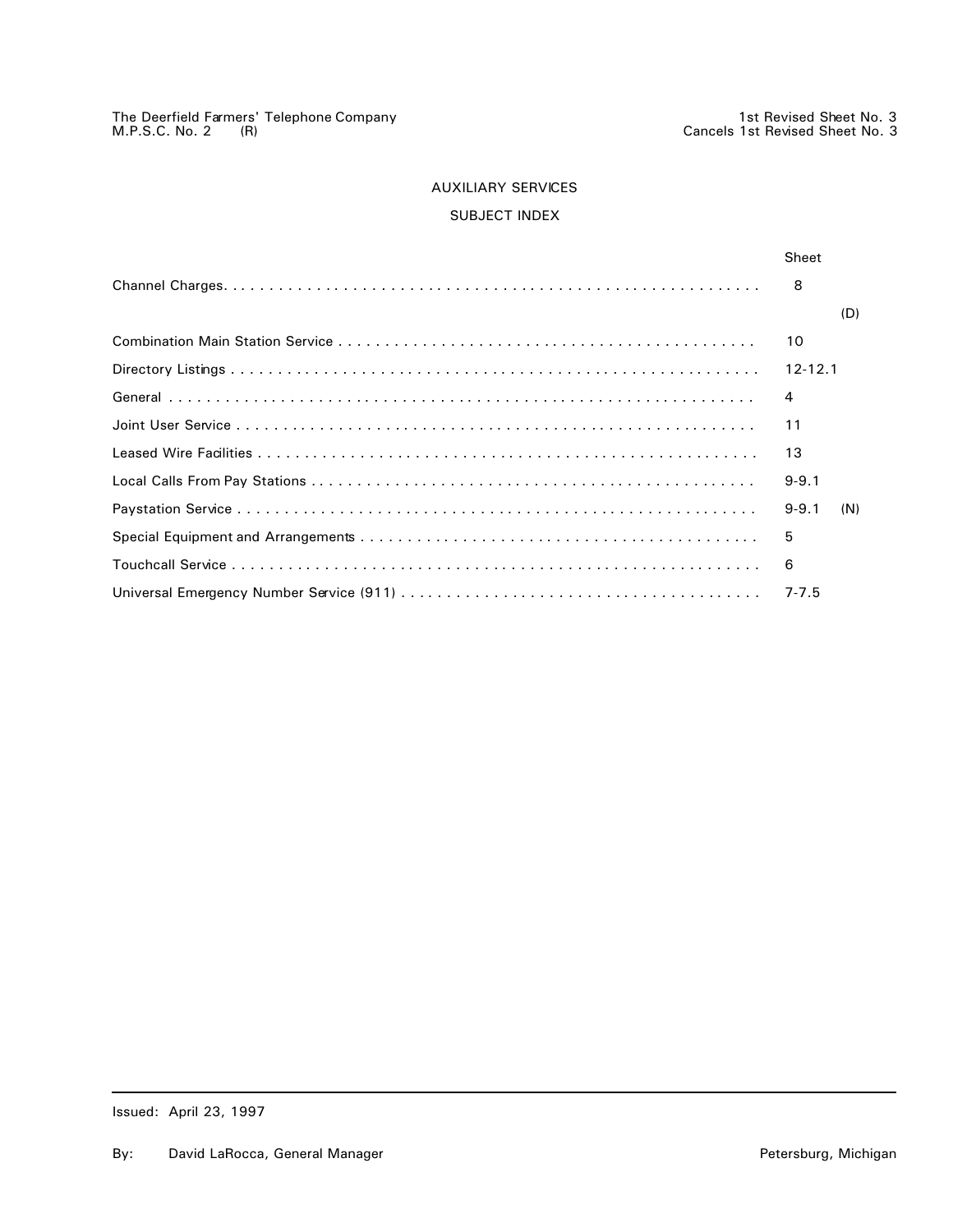#### GENERAL

## A. APPLICATION

This Tariff applies to general Auxiliary Services of The Deerfield Farmers' Telephone Company - hereinafter referred to as the Telephone Company - in exchanges in Michigan, as designated in the Table of Contents in Tariff M.P.S.C. No. 1.

General Regulations - Tariff M.P.S.C. No. 7 - of the Telephone Company applies to the various Auxiliary Services and Equipment, in addition to the regulations included in this Tariff.

#### B. EXPLANATION OF SYMBOLS

- (C) Signifies a changed regulation.
- (D) Signifies a discontinued rate, treatment or regulation.
- (I) Signifies an increased rate or new treatment resulting in increased rate.
- (N) Signifies a new rate, treatment or regulation.
- (R) Signifies a reduced rate or new treatment resulting in reduced rate.

Issued: March 19, 1993 Effective: March 22, 1993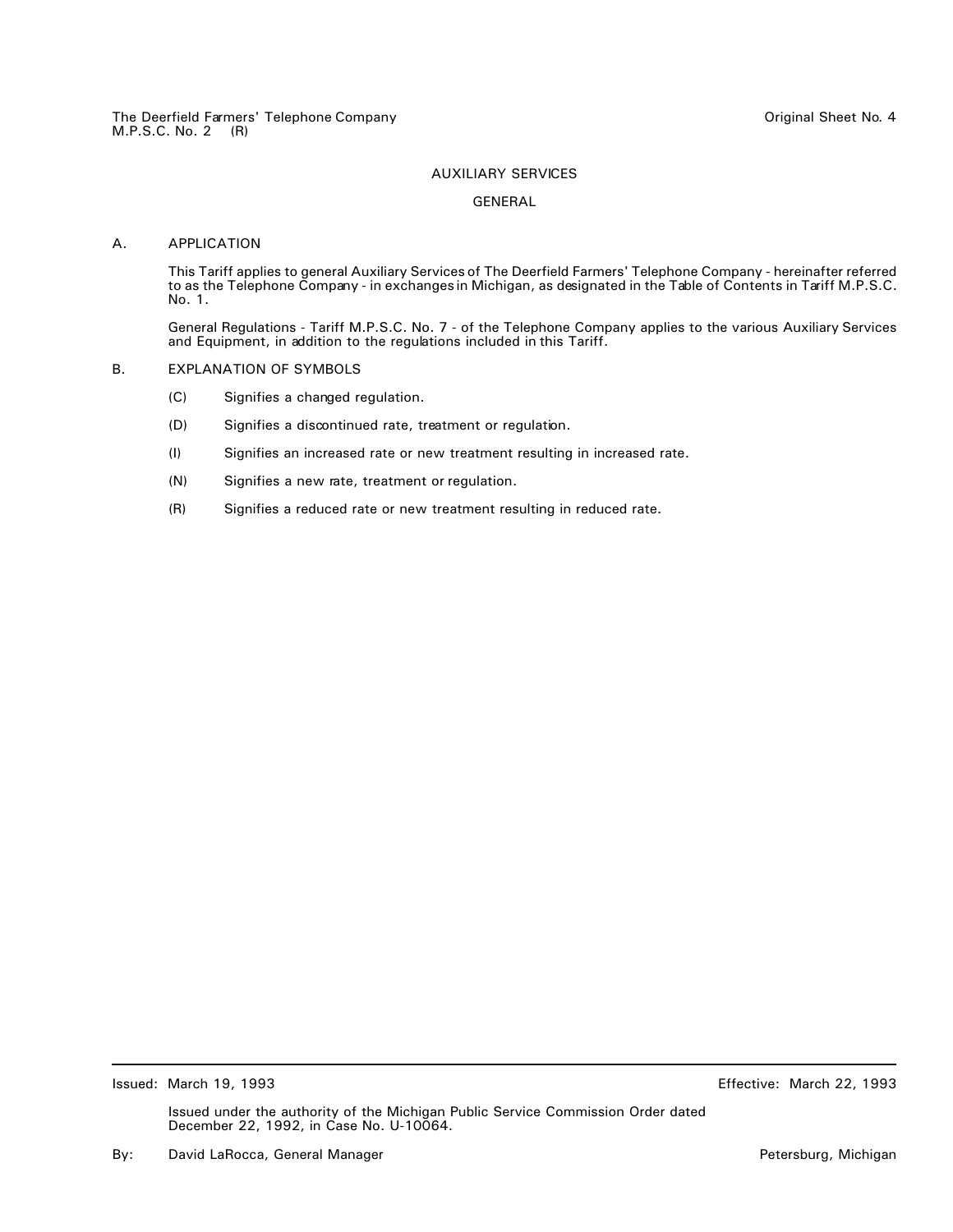## SPECIAL EQUIPMENT AND ARRANGEMENTS

## A. GENERAL

- 1. Special facilities not ordinarily provided are furnished wherever practicable, if not detrimental to any of the services furnished by the Telephone Company, at charges equivalent to the estimated cost of furnishing such facilities.
- 2. Estimated cost consists of an estimate of the following items to the extent that they are applicable:
- a. Cost of maintenance.
- b. Cost of operation.
	- c. Depreciation on the estimated cost installed of any facilities provided, based on the anticipated useful service life of the facilities with an appropriate allowance for the estimated net salvage.
	- d. Administration, taxes and uncollectible revenue on the basis of reasonable average charges for these items.
	- e. Any other specific items of expense associated with the particular situation.
	- f. A reasonable amount, computed on the estimated cost installed of any facilities provided, for return and contingencies.

Estimated cost installed as mentioned in (c) and (f) above includes cost of equipment and materials specifically provided or used plus the estimated cost of installation, including engineering, labor, supervision, transportation, rights-of-way and any other items which are chargeable to the capital accounts.

3. In particular cases where warranted by the circumstances, the charge may be in the form of a nonrecurring charge only, or a monthly charge only, or both a nonrecurring and a monthly charge may apply.

Issued: March 19, 1993 Effective: March 22, 1993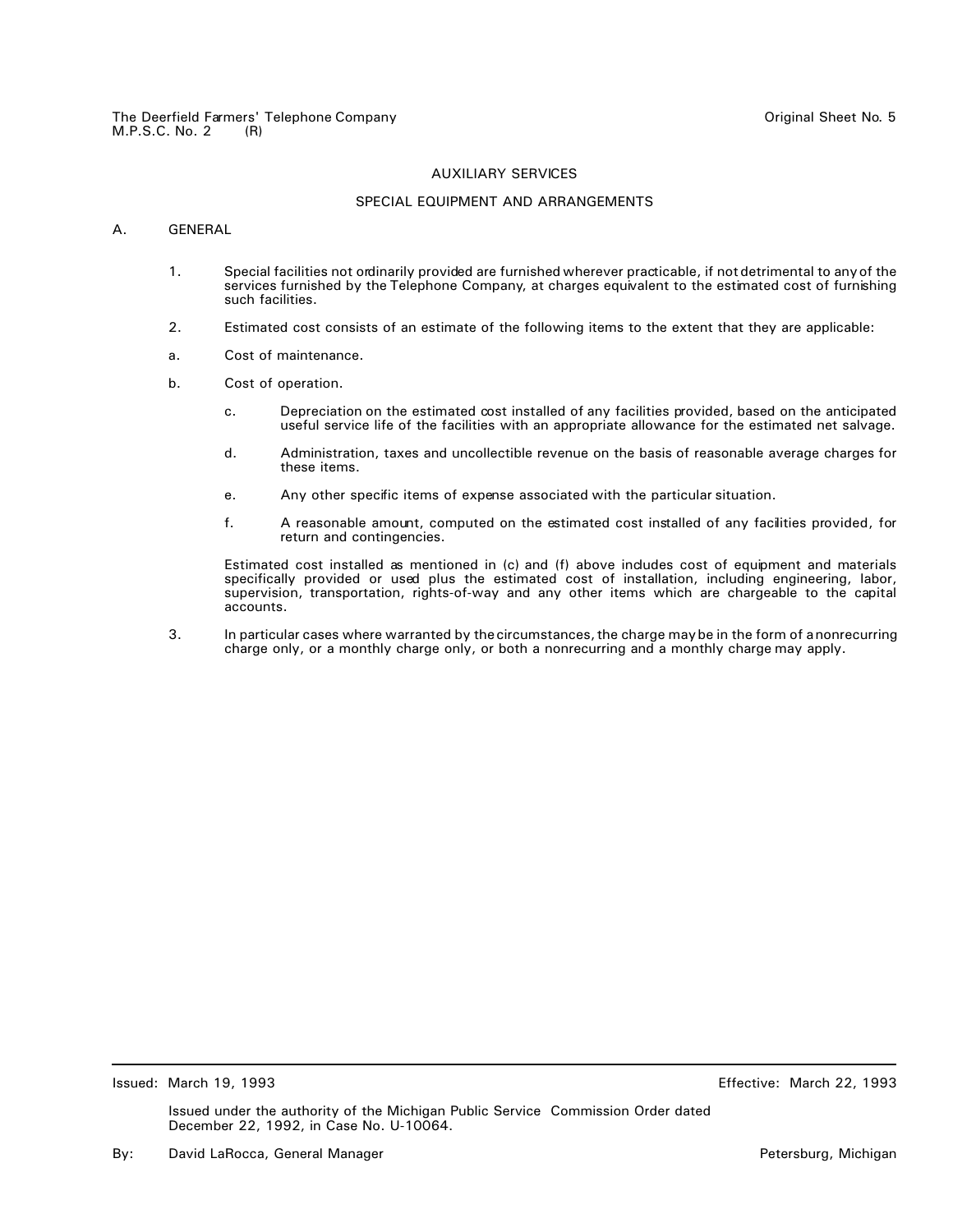## AUXILIARY SIGNALS AND EQUIPMENT

## TOUCHCALL SERVICE

## A. GENERAL

- 1. Touchcall Service provides for operating a telephone by means of push buttons in lieu of rotary dial.
- 2. Touchcall Service is offered for all basic classes of service. The service is available where all equipment on the customer's premises is compatible. It is not necessary that all instruments on a line be equipped for Touchcall; however, all lines on the same instrument must be similarly equipped.

Issued: March 19, 1993 Effective: March 22, 1993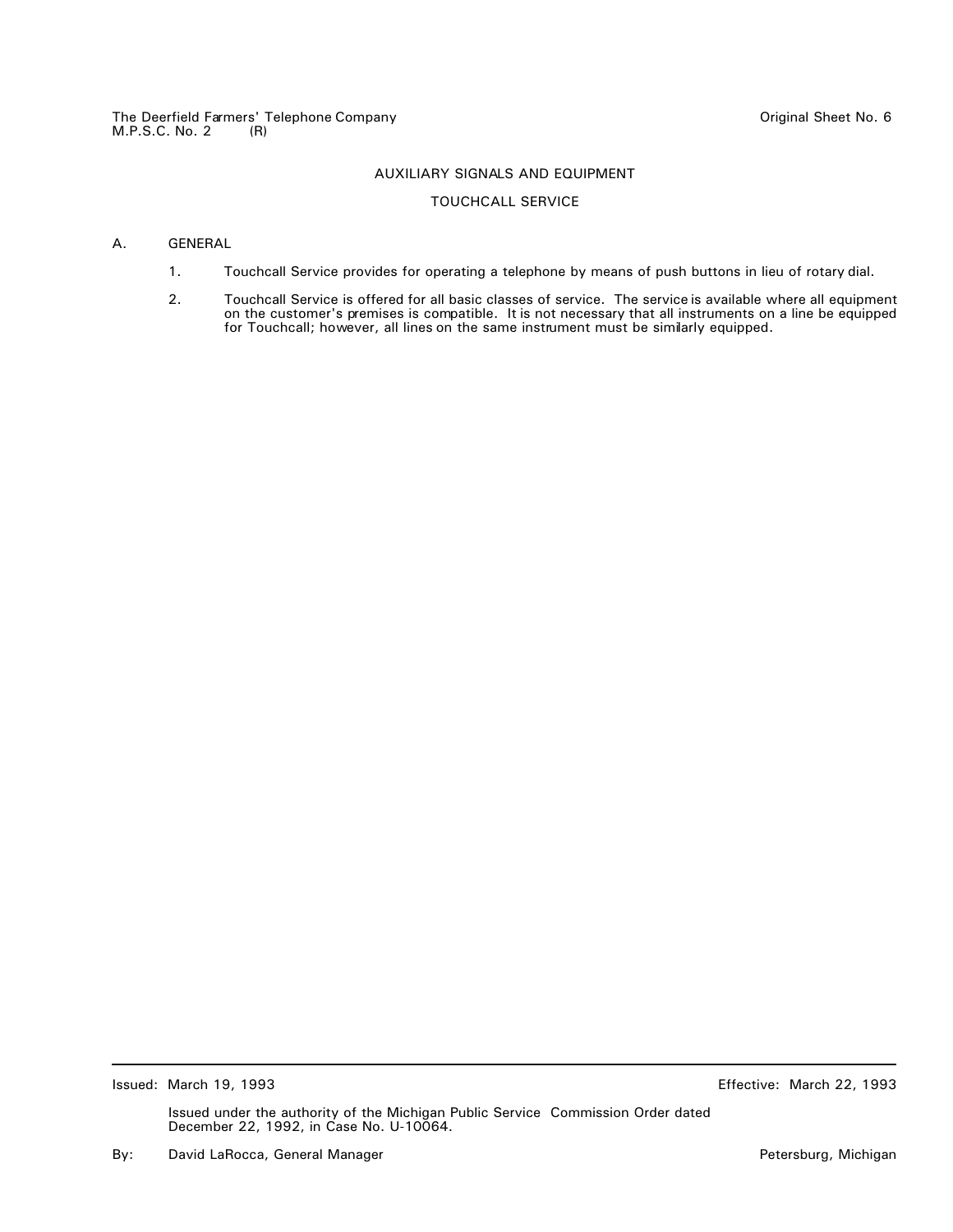#### UNIVERSAL EMERGENCY NUMBER SERVICE (911)

#### A. General

- 1. This tariff provides for Universal Emergency Number Service (911) as provided under the conditions set forth in the Emergency Telephone Service Act, 1986 PA 32; MCL 484.1101 et seq. The provisions of PA-32, as enacted or amended, supercede this tariff.
- 2. Universal Emergency Number Service (911), is a telephone exchange communication service whereby a Public Safety Answering Point (PSAP) designed by the customer may receive telephone calls dialed to the telephone number 911 from service users within a 911 service district.
- 3. Under the provisions of PA-32 the county is the agency that is empowered to establish an emergency telephone district or a 911 service district. The county, upon adoption of the resolution, must act on behalf of the public agencies located within the 911 service district.
- 4. As soon as it is feasible, after receipt of a written application from a county requesting 911 service within a 911 service district described in a final 911 service plan adopted pursuant to PA-32, the service supplier will make the central office facilities available to provide 911 service and options.
- 5. Two types of 911 service are offered: Basic 911 (B911) and Enhanced 911 Service (E911).
	- a. Basic 911 Service provides for routing all 911 calls originated by telephones having telephone numbers beginning with a given central office prefix code or codes to a single PSAP equipped to receive those calls.
	- b. Enhanced 911 Service provides additional features: such as selective routing of 911 calls to a specific PSAP that is selected from the various PSAPs serving customers within that central office area; E911 Trunks; Automatic Number Identification and PSAP Data Base Establishment and Update Service.
- 6. Pursuant to PA-32, the 911 calling party waives the privacy afforded by non-listed and non-published service to the extent that the telephone number, address and name associated with the originating access line location are furnished to the PSAP.

Issued: March 19, 1993 Effective: March 22, 1993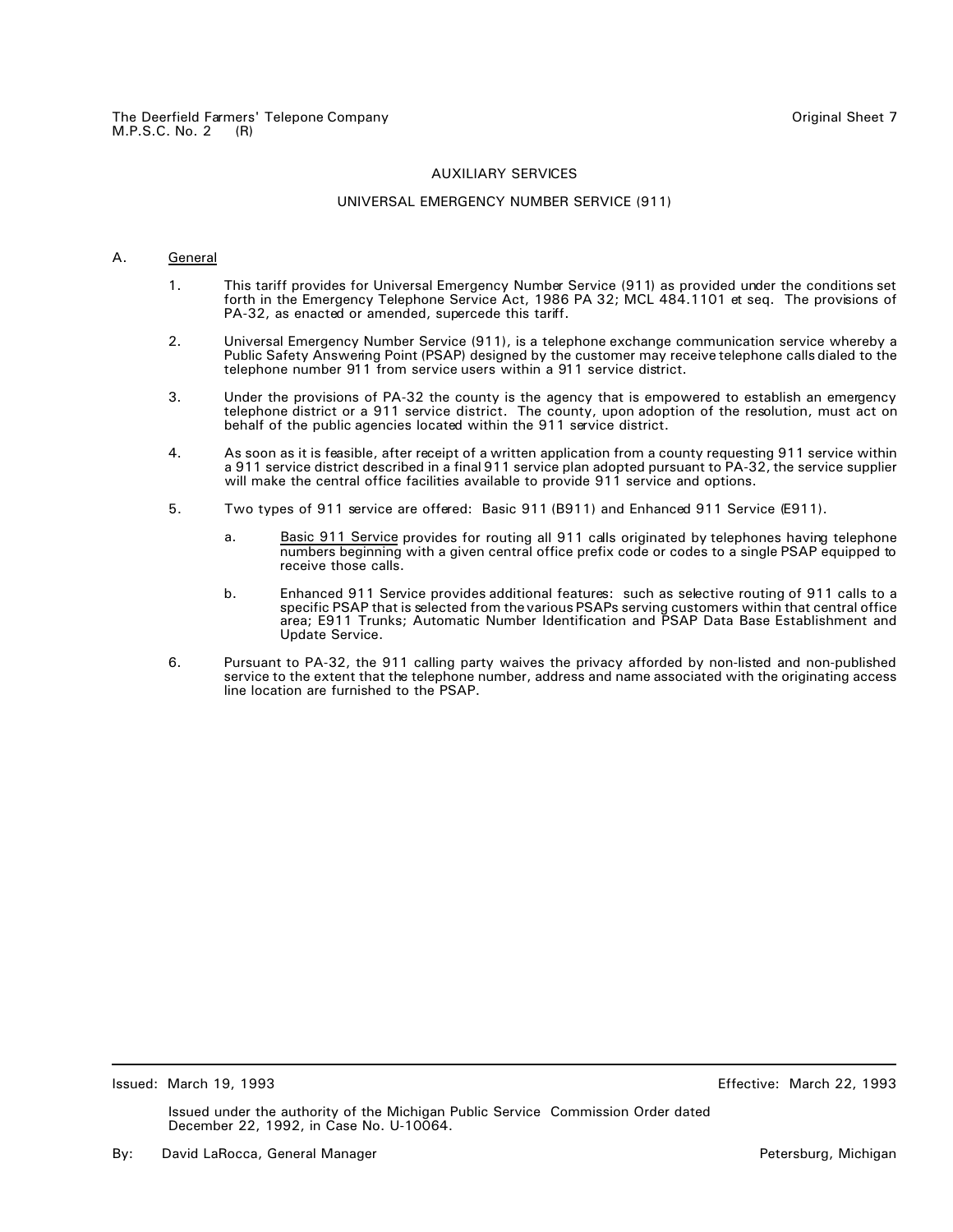## UNIVERSAL EMERGENCY NUMBER SERVICE (911)

## B. Definition of Terms

Automatic Location Identification (ALI) - an E911 feature that provides the name or address or both associated with the calling party's telephone number (identified by ANI as defined below) to the PSAP for display. Additional telephones with the same number as the calling party's (secondary locations, off-premise extensions, etc.) are identified with the address of the telephone number at the main location.

Automatic Number Identification (ANI) - provides for the telephone number of the calling party to be forwarded to the PSAP.

911 Trunks - trunks between a serving central office and a PSAP or between two central offices, except where one of the central offices is a remote unit. In instances where one of the central offices is a remote unit, nonrecurring charges and monthly rates do not apply to that segment of the 911 Trunk.

Emergency Service Number (ESN)- an ESN is a Selective Routing (SR) code assigned to each telephone number in an exchange where SR is provided to route E911 calls to an appropriate PSAP. The ESN defines the set of emergency services (e.g., police, fire, medical) within a particular serving area. An ESN is associated with a primary PSAP and possibly one or more secondary PSAPs.

Emergency Telephone Service Charge - a charge for the network start-up costs, customer notification costs, billing costs including an allowance for uncollectibles, and network nonrecurring and recurring installation, maintenance, service and equipment network charges of a service supplier providing 911 service pursuant to PA-32.

911 Service Area - the geographic area in which the customer will respond to all 911 calls and dispatch appropriate emergency assistance.

PSAP Data Base Establishment and Update Service - provides the PSAP with the initial list, as well as periodic updates of customer names, telephone numbers and addresses for ALI.

Public Safety Answering Point (PSAP) - a communications facility operated or answered on a 24-hour basis, assigned responsibility by a public agency or county to receive 911 calls and, as appropriate, to directly dispatch emergency response services, or to transfer or relay emergency 911 calls to other public safety agencies. It is the first point of reception by a public safety agency of a 911 call, and services the jurisdictions in which it is located and other participating jurisdicitons, if any.

Selective Routing Service - a feature that routes an E911 call from a central office to the designated primary PSAP based upon the identified number of the calling party.

Issued: March 19, 1993 Effective: March 22, 1993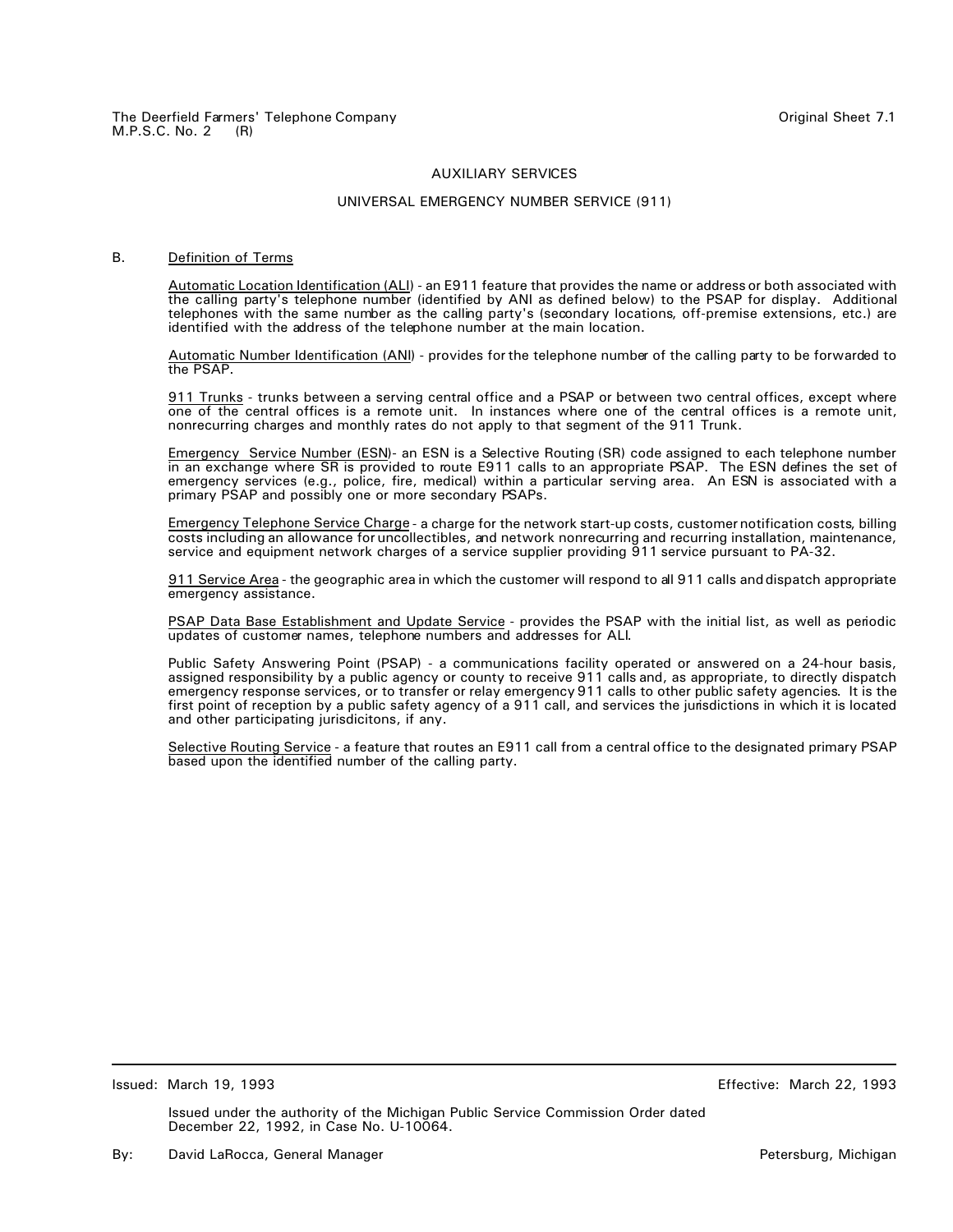## UNIVERSAL EMERGENCY NUMBER SERVICE (911)

## B. Definition of Terms (Continued)

Service Supplier - any provider of regulated telephone service to a service user in the state.

Serving Central Office - the central office from which a PSAP, either primary or secondary, is served.

Universal Emergency Number Service - a telephone exchange communication service whereby a Public Safety Answering Point (PSAP) designated by the customer may receive telephone calls dialed to the telephone number 911. The 911 service includes lines and equipment necessary for transferring and dispatching public emergency telephone calls originated by persons within the telephone central offices areas arranged for 911 calling.

Universal Emergency Number Service Customer (Customer) - the board of county commissioners is designated as the customer that is legally authorized to subscribe to service and have public safety responsibility by law to respond to telephone calls from the public or emergency police, fire or other emergency services within the telephone central office areas arranged for 911 calling. A customer or group of customers may authorize an agent to subscribe to the service but the agent is not the customer.

## C. Rates and Charges

- 1. Appropriate recurring and nonrecurring service charges and rates apply as set forth in the applicable MPSC tariffs of the telephone company or by concurrence with other telephone company tariffs or by special contractual agreements between the telephone company and the appropriate governmental agency.
- D. Emergency Telephone Service Charge
	- 1. PA-32 mandates that the telephone company be permitted to recover costs incurred for providing 911 service through the Emergency Telephone Service Charge.
	- 2. For any Emergency Telephone District (911 service) wishing to recover costs pursuant to PA-32 the following shall apply:
	- A. The Emergency Telephone Service Charge shall be determined by the designated co-ordinator of the 911 service district based on the costs and charges submitted by the service suppliers.
		- 1. The amount of the Emergency Service Charge payable monthly by a service user for recurring costs and charges shall not exceed the amount authorized by PA-32 based on the highest monthly local service rate charged by the service suppliers for a residential 1-party unlimited calling service within the 911 service district.

Issued: March 19, 1993 Effective: March 22, 1993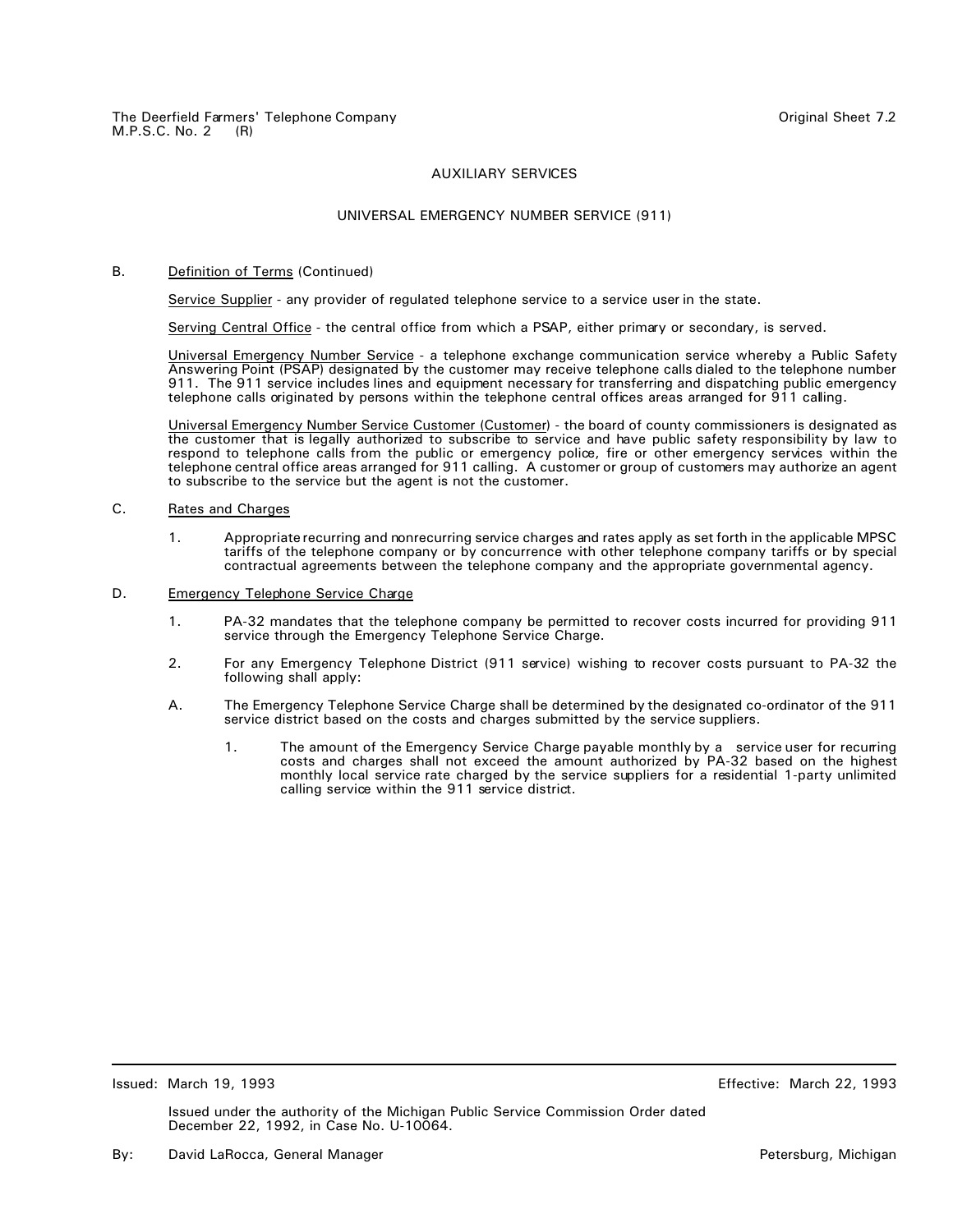## UNIVERSAL EMERGENCY NUMBER SERVICE (911)

## D. Emergency Telephone Service Charge (Continued)

- 2. The amount of the Emergency Telephone Service Charge payable monthly by a service user for nonrecurring costs and charges shall not exceed the amount authorized by PA-32 based on the highest monthly service rate charged by the service suppliers for a residential 1-party unlimited calling service within the 911 service district. This portion of the Emergency Telephone Service Charge shall be amortized over a period authorized by PA-32, as approved by the Michigan Public Service Commission, and shall be billed and collected from all service users only until such amounts are fully recovered by the service suppliers.
- B. Because the service supplier serving boundaries and political subdivisions and 911 service district boundaries may not coincide, the Emergency Telephone Service Charge will be payable by all service users served by a central office providing 911 service.

## E. Rules and Regulations

- 1. This service is limited to the use of central office telephone number 911 as the universal emergency telephone number.
- 2. The service supplier shall not be required to provide 911 service to less than an entire central office (switching entity).
- 3. The service supplier will not provide both Basic 911 and Enhanced 911 service within a given central office (switching entity).
- 4. 911 service is furnished to the customer only for the purpose of receiving reports of emergencies from the public.
- 5. Intercept service for the seven-digit emergency numbers replaced by 911 will be provided, upon request, for up to one year or until the next customer directory issuance, whichever is longer, at no charge.
- 6. 911 service lines are arranged for one-way incoming service to the appropriate PSAP. These lines cannot be used to originate calls from a PSAP.
- 7. 911 service lines are provided solely for the benefit of the customer operating the PSAP. The provision of 911 service by the service supplier shall not be interpreted, construed or regarded as being for the benefit of or creating any service supplier obligation, either expressed or implied, toward any third person or legal entity other than the customer.
- 8. The service supplier does not undertake to answer and forward 911 calls, but furnishes the use of its facilities to enable the service users to have the ability to access the PSAP.

Issued: March 19, 1993 Effective: March 22, 1993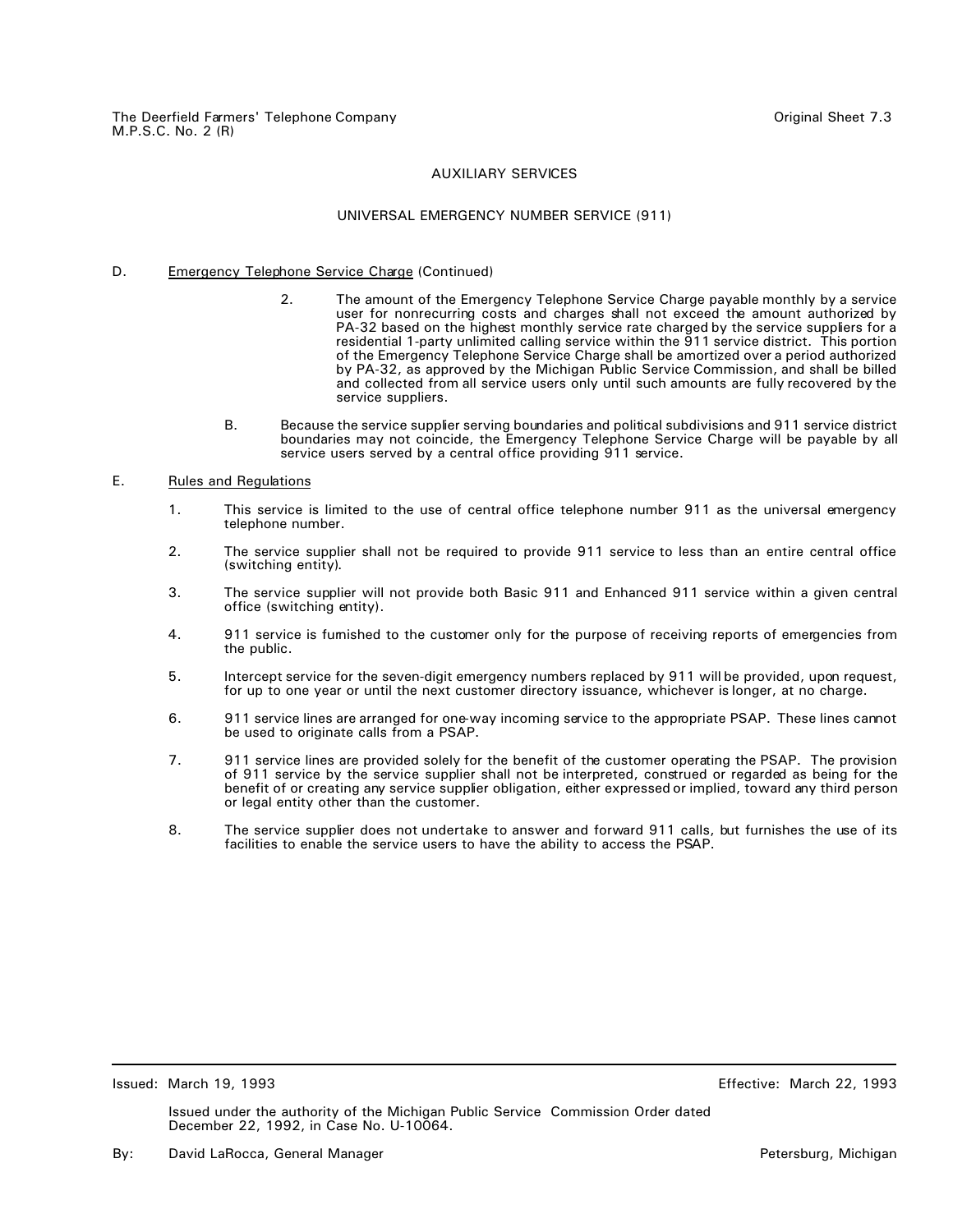## UNIVERSAL EMERGENCY NUMBER SERVICE (911)

#### E. Rules and Regulations (Continued)

9. Any terminal equipment (PSAP) used in connection with 911 service, whether such equipment is provided by the service supplier or the customer, shall not be permitted to be used to extract any information from the Data Management System, other than information relating to number identified as the source of an in-progress 911 call.

- 10. E911 information consisting of the names, addresses and telephone numbers of telephone customers whose listings are not published in directories or listed in Directory Assistance Offices is confidential. Information wil be provided on a call-by-call basis only for the purpose of responding to emergency calls and is not to be used or disclosed by the customer, its agents or employees for any other purpose.
- 11. ANI/ALI may not be displayed on calls placed over party lines.
- 12. The service supplier's entire liability to any person for interruption or failure of 911 service shall be limited to the terms specified in this and other tariffs.
- 13. The rates charged for 911 service do not include the monitoring of facilities to discover errors, defects and malfunctions in the service, nor does the service supplier undertake such responsiblity. The customer shall be responsible for making such operational tests as, in the judgment of the customer, are required to determine whether the system is functioning properly for its use. The customer shall promptly notify the service supplier in the event the system is not functioning properly.
- 14. The service supplier's liability to the customer, the 911 calling party or any other party or persons for any loss or damage arising from errors, interruptions, omissions, delays, defects, failures or malfunctions of this service or any part thereof whether caused by the negligence of the service supplier or otherwise shall not exceed an amount equivalent to the pro-rata charges for the service affected during the period of time that the service was fully or partially inoperative. These limited damages shall be in addition to any credits that may be given for an out-of-service condition.
- 15. The customer and participating governmental units and agencies each agree to release, indemnify, defend and hold harmless the service supplier from any and all loss, claims, demands, suits or other action, or any liability what-so-ever, other than the service supplier's sole negligence, arising out of the customer's use of 911 service whether suffered, made, instituted or asserted by the customer or by any other party or person, for any personal injury to or death of any person or persons, or for any loss, damage or destruction of any property, whether owned by the customer or others; and the customer and participating governmental units and agencies agree to purchase and maintain adequate insurance against such liability.

Issued: March 19, 1993 Effective: March 22, 1993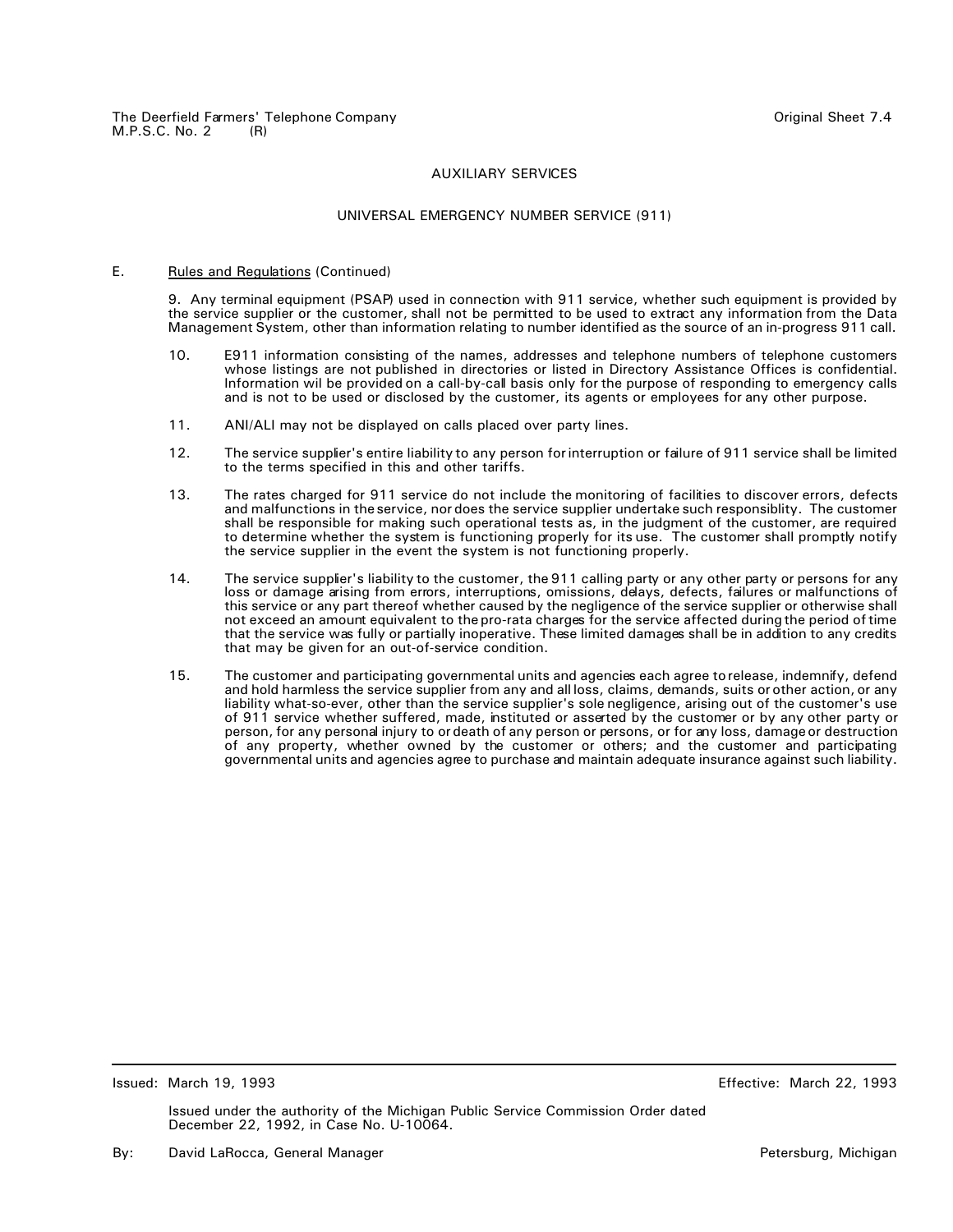## UNIVERSAL EMERGENCY NUMBER SERVICE (911)

## E. Rules and Regulations (Continued)

- 16. The customer also agrees to release, indemnify, defend and hold harmless the service supplier from any infringement or invasion of the right of privacy or confidentiality of any person or persons, caused or claimed to have been caused, directly or indirectly, by the installation, operation, failure to operate, maintenance, removal, presence, condition, occasion or use of 911 service features and the quipment associated therewith, or by any services furnished by the service supplier in connection therewith, including, but not limited to, the identification of the telephone number, address or name associated with the telephone used by the party or parties accessing 911 service hereunder, and that arise out of the negligence or other wrongful act of the customer, its user agencies or municipalities, or the employees or agents of any one of them.
- 17. The installation of initial or subsequent 911 exchange lines to maintain applicable service supplier service standards will be provided, at the appropriate charges, by the service supplier.
- 18. Because the service supplier's telephone exchange boundaries and political subdivisions and 911 service district boundaries may not coincide, as a condition of 911 service, the customer must handle or make arrangements to handle all 911 calls that originate from telephones served by central offices in the local service area whether or not the calling telephone is situated on property within the geographical boundaries of the customer's public safety jurisdiction.
- 19. Application for 911 service must be made in writing by the customer. If application for service is made by an agent, the service supplier must be provided with satisfactory written proof of authority of the agent by the customer.
- 20. The customer shall:
	- a. Subscribe to local exchange service at the PSAP location for administrative purposes, for placing outgoing calls, for receiving non-911 calls and for operator-forwarded calls.
	- b. Subscribe to, or provide, telephone equipment with a capacity adequate to handle the number of incoming 911 lines recommended by the service supplier.
	- c. Appoint a coordinator who will be responsible for the implemen tation of the final 911 service plan and the determination of the Emergency Telephone Service Charge, who will oversee the annual auditing process, and who will negotiate call handling situations where central office overlap situations exist with other agencies or counties.

Issued: March 19, 1993 Effective: March 22, 1993

Issued under the authority of the Michigan Public Service Commission Order dated December 22, 1992, in Case No. U-10064.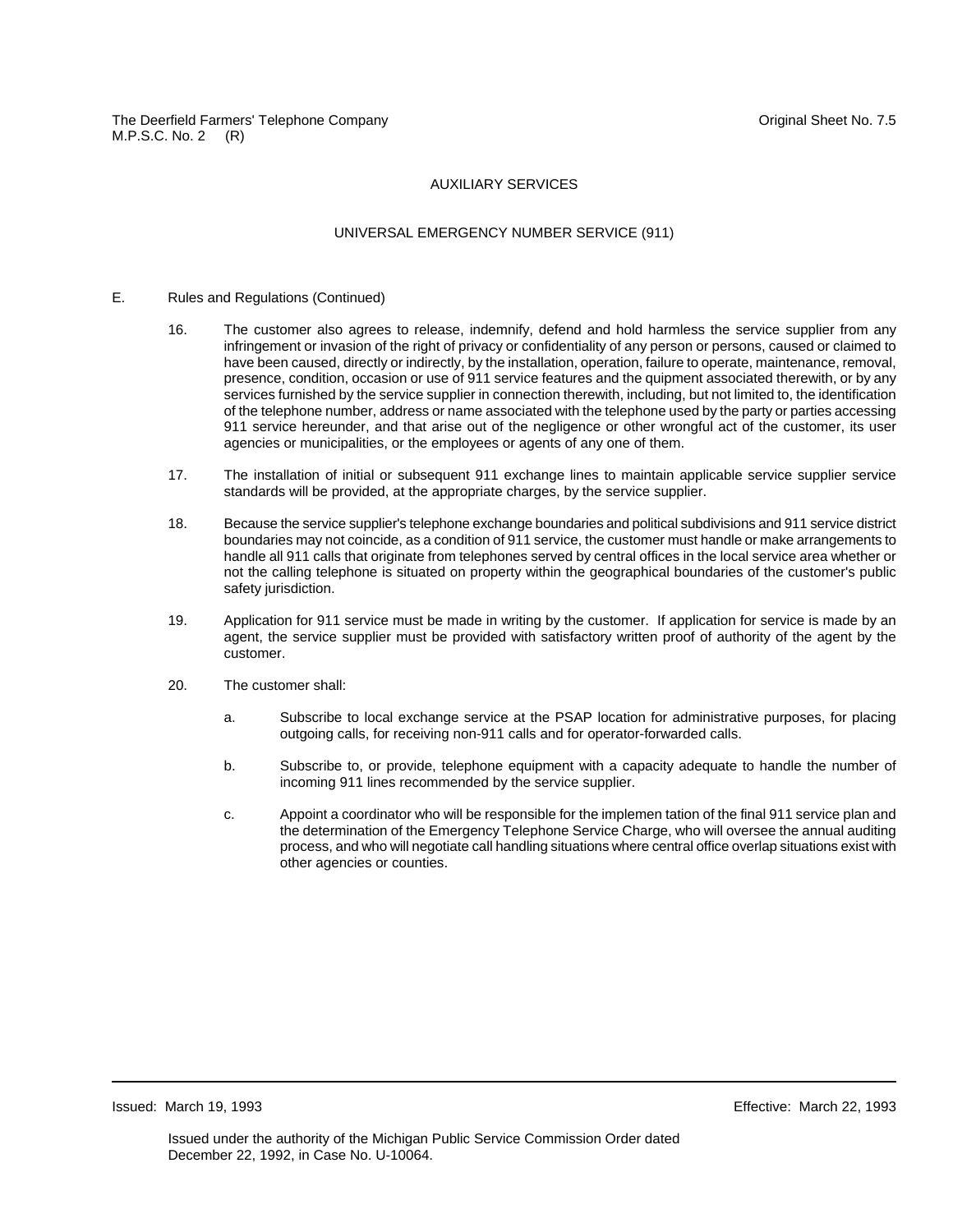## CHANNEL CHARGES

## A. GENERAL

- 1. Unless specifically provided elsewhere, the following charges apply for off-premise channels.
- 2. Satisfactory local and toll transmission and supervision is furnished, by means of facilities ordinarily provided, at the channel charges specified.

## B. RATES

|    |                                                                                                                      | Per Channel |
|----|----------------------------------------------------------------------------------------------------------------------|-------------|
| 1. | Terminals in same building                                                                                           | No Charge   |
| 2. | Terminals in different buildings within the same block and<br>not more than 660 feet from main station (per channel) | \$2.00      |
| З. | Terminals in different blocks or over 660 feet (per channel):                                                        |             |
| a. | First 1/4 mile or fraction                                                                                           | 5.00        |
| b. | Each additional 1/4 mile or fraction                                                                                 | 1.00        |

Issued: March 19, 1993 Effective: March 22, 1993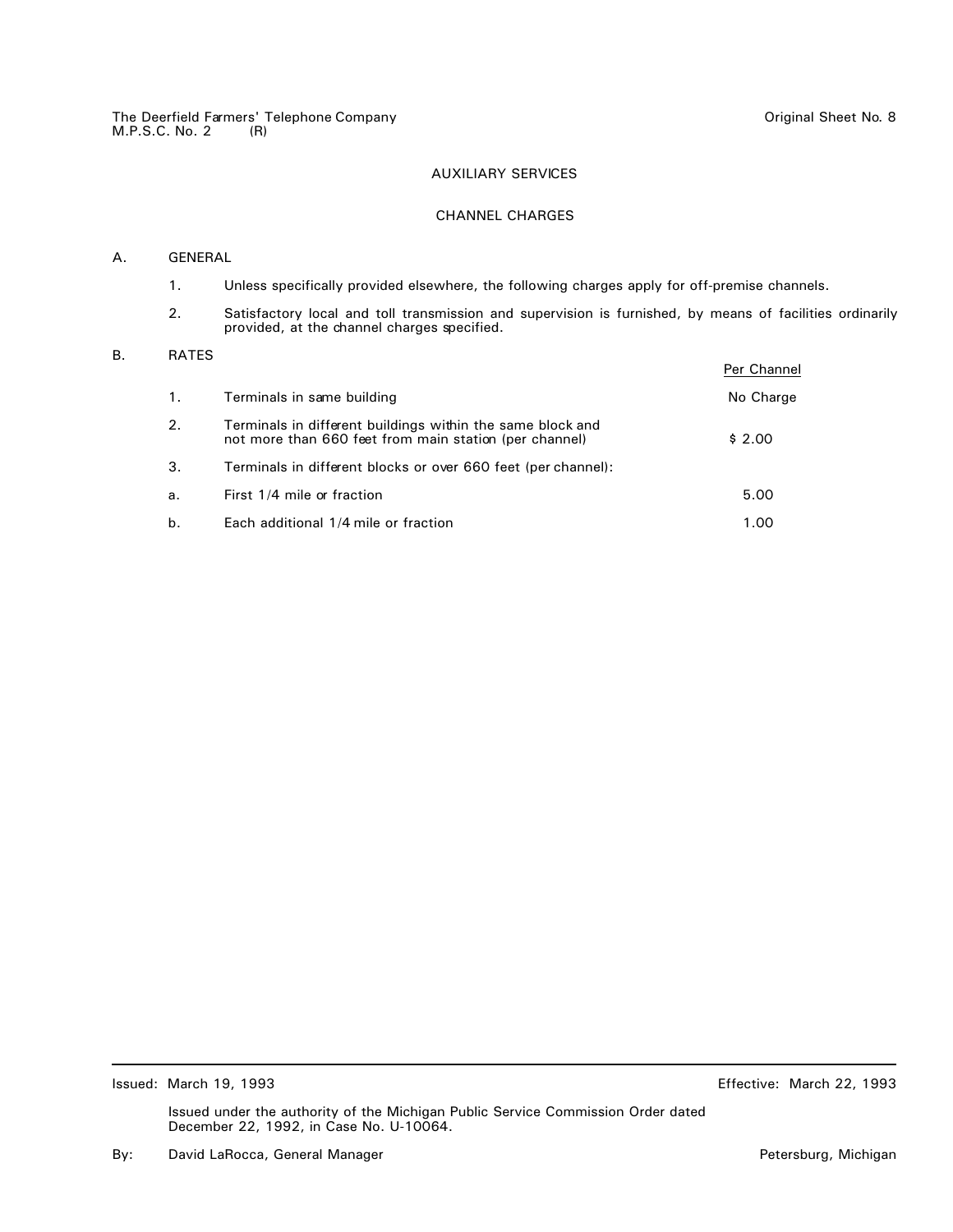# The Deerfield Farmers' Telephone Company<br>M.P.S.C. No. 2 (R) M.P.S.C. No. 2

#### AUXILIARY SERVICES

#### PAYSTATION SERVICE

#### A. GENERAL

Paystation Service provides telephone service to a customer-leased or owned paystation with or without coin collecting devices. A Paystation Access Line permits providers of such service to provide pay telephone service to the public.

## B. DEFINITIONS

Coin Supervision - Provides signaling capability from the central office for paystations that do not have signaling capability within the telephone. This signaling capability provides operators and/or operator systems coin control.

Customer - For the purposes of this tariff, the customer is the Paystation Service Provider.

Network Interface Device - A company-provided jack or its equivalent. It is the point of connection between the Company owned wiring and wiring owned by the customer. For the purposes of this tariff, the network interface device will be installed at a location mutually agreed upon by the customer and the Company.

Originating Line Screening (OLS) - Enables operator service providers to determine whether there are billing restrictions on the exchange access line from which a call originates. OLS service delivers codes on operator assisted calls to identify calls originating from privately owned paystations, inmate locations, and hotels/motels, etc. Rates for this service are found in the appropriate interstate access tariff, when facilities and service are available.

Paystation Access Line - A basic coin transmission dial tone line. It is a line side connection from the local exchange switch to the point of demarcation at the customer premises.

Selective Class of Call Screening - Enables the customer to restrict outgoing operator-handled calls, placed over the Company's network, from the service point to only those calls which are charged to a called telephone, a third number or a calling card. Selective Class of Call Screening will be provided at the customer's option, where such facilities are available.

## C. RULES AND REGULATIONS

- 1. Paystation Service will be considered a business service for the purpose of applying the terms, rates and conditions found elsewhere in this tariff.
- 2. Only one paystation instrument may be connected to each Paystation Access Line. Off-Premise Extensions are not permitted.
- 3. The customer shall be responsible for the installation, operation and maintenance of any paystation instrument used in connection with this service.
- 4. Requests to Directory Assistance Service originated from paystations will be charged the applicable rate of the Directory Assistance Service Provider.
- 5. Directory listings may be provided under the regulations that govern the furnishing of listings for business customers.
- 6. Coin-free operator and emergency 911 access must be available from all paystations.

Issued: April 23, 1997 Effective: April 23, 1997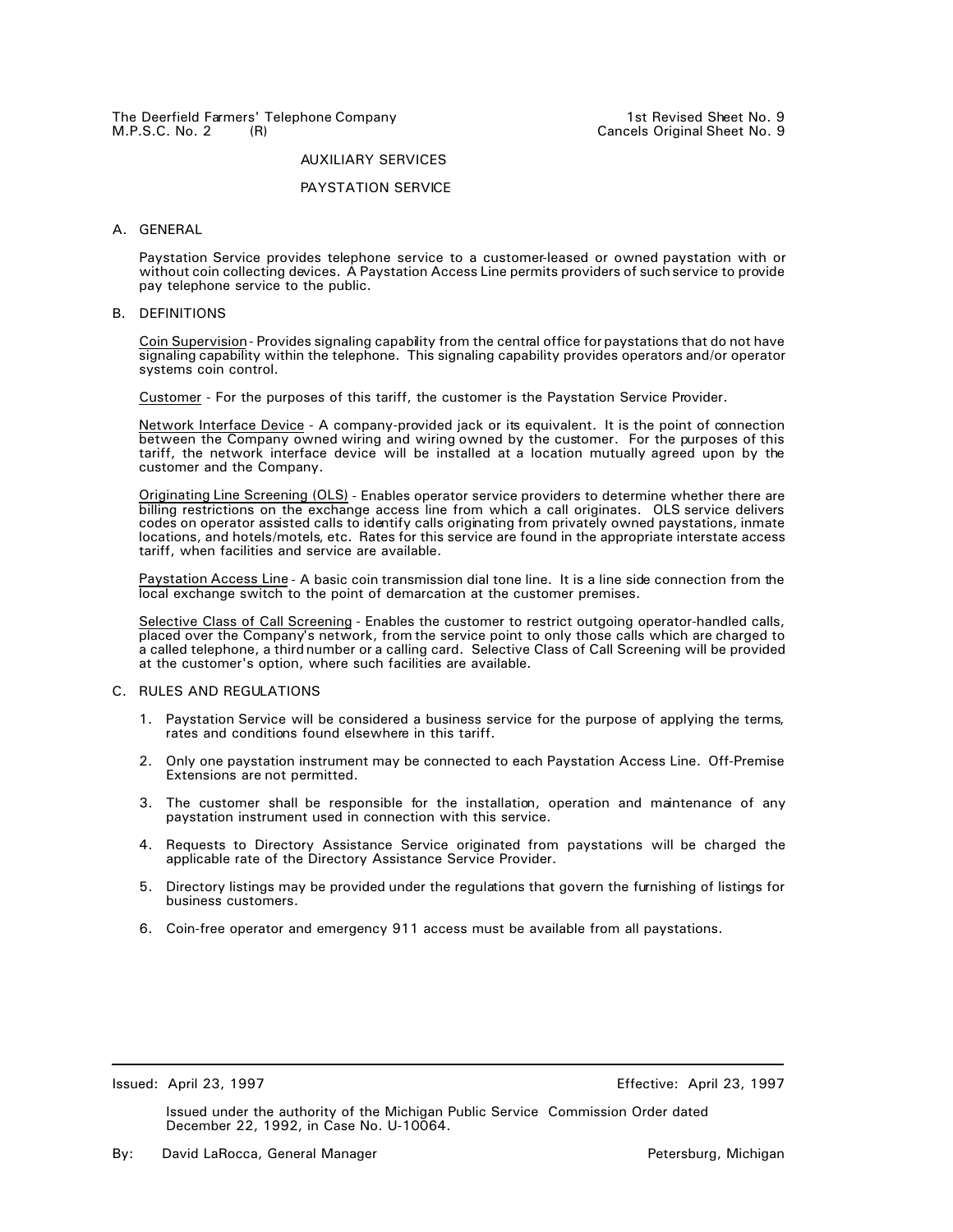The Deerfield Farmers' Telephone Company **2nd Revised Sheet No. 9.1**<br>M.P.S.C. No. 2 (R) M.P.S.C. No. 2

## AUXILIARY SERVICES

## PAYSTATION SERVICE

## C. RULES AND REGULATIONS (Continued)

- 7. One directory will be distributed to the customer without charge for each paystation business exchange line.
- 8. The customer is responsible for the provision of booths, shelves, directories and all other ancillary equipment.
- 9. The customer shall be responsible for the payment of charges for all local and toll messages originating from or accepted at this type of service, including any Directory Assistance Calls. The Company shall not be liable for shortages of coins collected and deposited at the customer's paystation instrument.
- 10. The Company reserves the right to disconnect service when the customer does not comply with F.C.C. and state rules and regulations related to paystation service and equipment.
- 11. The Multiline Business Subscriber Line Charge, found in the interstate and intrastate access tariff is applicable to all paystation access lines.
- 12. All Company owned paystations will comply with the Rules, Regulations and Rates outlined in this Paystation Service tariff.
- D. RATES AND CHARGES

|                                        | <b>Monthly Rate</b>                                 |
|----------------------------------------|-----------------------------------------------------|
| 1. Paystation Access Line <sup>1</sup> | <b>Business One-Party local</b><br>rate shall apply |
| 2. Coin Supervision                    | \$2.21                                              |
|                                        | Coin Rate <sup>2</sup>                              |
| 3. Each outgoing local message         | \$0.35                                              |

<sup>1</sup>No measured service rates apply. Installation, move and change charges will be those applicable to business service.

 $2$ This rate is not regulated by the Commission.

Issued: January 6, 1999 **In the Stronger Control of Contract Contract Contract Contract Contract Contract Contract Contract Contract Contract Contract Contract Contract Contract Contract Contract Contract Contract Contract**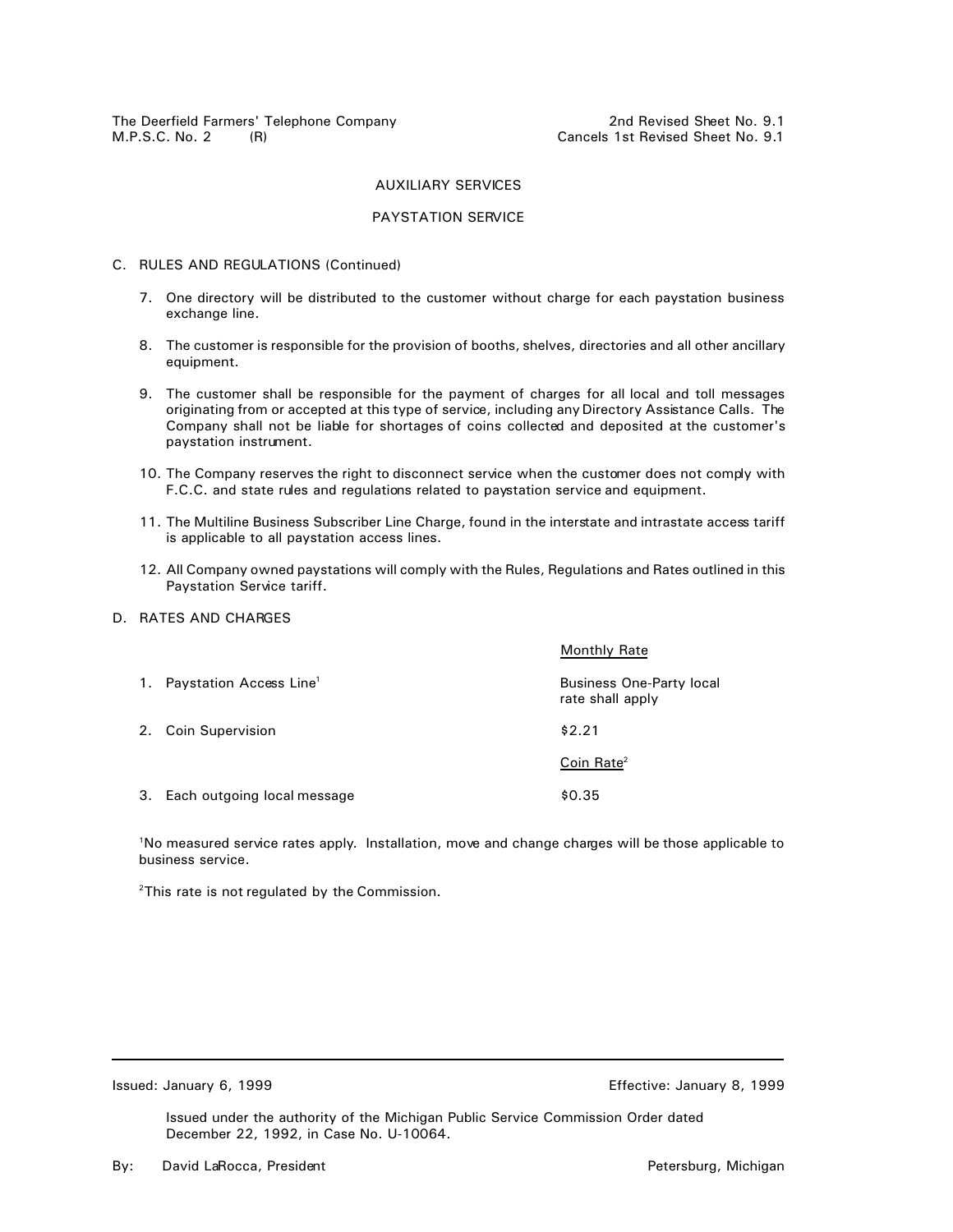## COMBINATION MAIN STATION SERVICE

## A. GENERAL

- 1. Combination Main Station Service applies to cases where a customer wishes to contract for a main station service at each of two separate locations (ordinarily each station will be assigned a separate telephone number) within the same exchange, so as to be able to answer calls for one main station at the other main station location or both stations at either location.
- 2. Combination Main Station Service is provided only in connection with individual lines (excluding coin box lines and lines terminating in key telephone systems, key equipment, key cabinets and similar switching devices) and is furnished subject to the ability of the Telephone Company to provide satisfactory transmission and signaling arrangements and to the rate treatment outlined herein.
- 3. Combination Main Station Service may be employed where one station is at a business location and the other at a residence or where both stations are at either business or residence locations, but only in connection with services contracted for and used by the same customer.

## B. RATES

1. Each main station is charged for at the established individual line business or residence rate, according to the classification of the service at each premises as to business or residence character.

Issued: March 19, 1993 Effective: March 22, 1993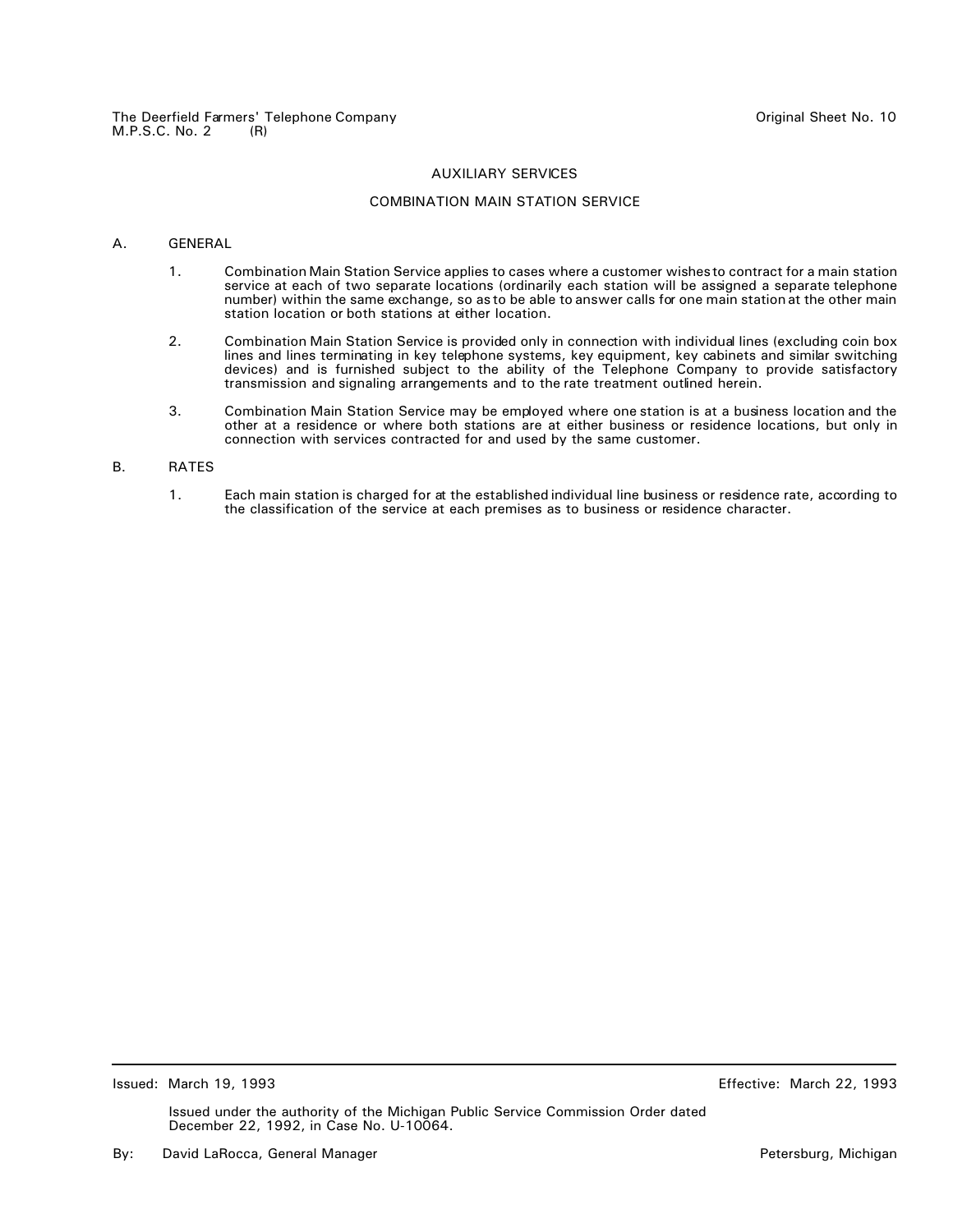## JOINT USER SERVICE

#### A. GENERAL

- 1. Joint User Service is an arrangement whereby a person or firm designated a Joint User is permitted to use the service of a customer. To facilitate this use, a directory listing is provided for each Joint User.
- 2. Joint User Service is provided only in connection with individual line business service and private branch exchange business service. The use of residence service by persons other than the customer is provided under Extra Directory Listings.
- 3. The Joint User must be located in the same office or suite of offices as the customer, or in an office immediately adjacent thereto and connected therewith by passageways other than public passageways.
- 4. Joint User Service is not furnished in association with the service of a customer who is engaged primarily in performing service of a secretarial nature or who is in the business of renting space to transient or permanent tenants.
- 5. No separate ring numbers of distinctive designations are assigned for the purpose of signaling Joint Users.
- 6. Joint User Service must be contracted for by the original customer who is required to assume responsibility for all charges incurred by the Joint User.
- 7. Charges for Joint User Service date from the day the service is first rendered. The Joint User Service is automatically discontinued upon termination of the main service. The minimum charge for Joint User Service, however, is the charge for the period of one month.
- 8. After the listing of a Joint User has been inserted in the directory, such Joint User Service shall not be discontinued during the life of the directory - but not to exceed one year, unless:
	- a. The main station service is also discontinued.
	- b. The Joint User moves from the premises in which the main station is located.
	- c. The Joint User establishes main station service on the same premises.

#### B. RATES

Joint User Service, including one listing in the directory, is furnished at 1/2 the charge for one Individual Business Line, per month.

Issued: March 19, 1993 Effective: March 22, 1993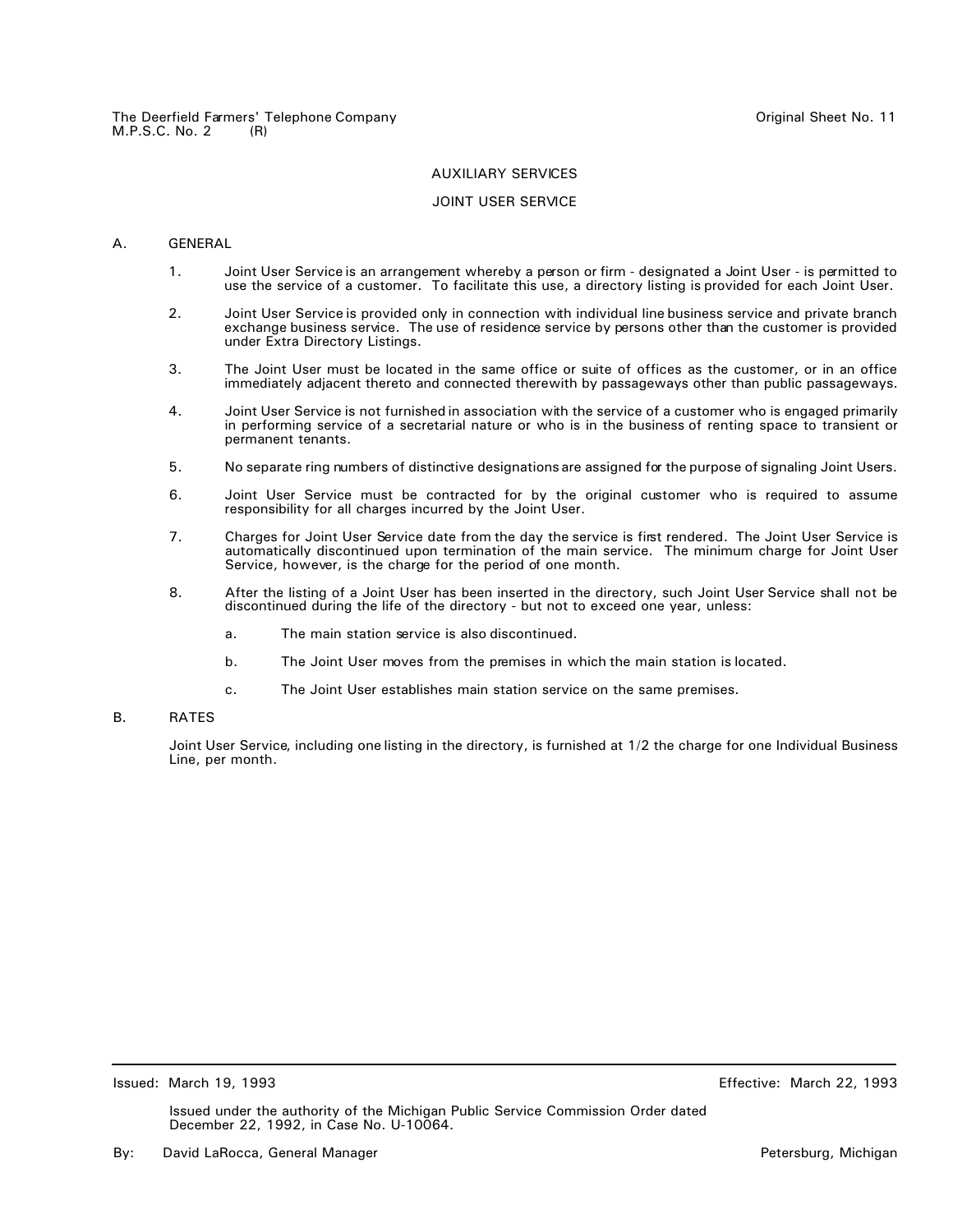## DIRECTORY LISTING

## A. GENERAL

- 1. Directories are furnished as an aid to the use of the telephone service. The Telephone Company reserves the right to refuse to insert any listing in its directories which does not facilitate directory service.
- 2. A listing in the alphabetical section of the directory is provided each customer without charge, under the conditions set forth in this Tariff.

## B. LIMITATIONS

- 1. Listings are limited to information which is essential to identification.
- 2. The length of the listing may be shortened or abbreviated when the clearness of the listing and identification of the customer is not impaired thereby. When more than one line is necessary to properly list the customer, no additional charge is made.
- 3. A listing must be in the actual name of the customer to whom the service is rendered, or the name of a member, officer, employee or representative thereof, or the name of another business which the customer represents, controls, or owns. Listings other than those specified herein are available only in connection with Joint User Service or as a Combined Given Name Listing. (See Additional Listings - M.P.S.C. No. 2, Sheet 36.2.)
- 4. The following listings are not acceptable and will not be published in the telephone directory:
	- a. An assumed name unless it is registered as required by law.
	- b. A name which is likely to mislead or deceive the public or which is inserted for advertising purposes.
	- c. A commodity or trade name.
	- d. Double name listings such as XYZ Manufacturing Company, John Doe, Manager.
	- e. Symbols, as they cannot be properly placed alphabetically.
- 5. When PBX trunk or rotary line users are served by central office equipment, which permits the selection of an idle facility in the customer's group, only one listing is provided at no charge. Additional listings may be provided for other lines in the customer's group at the additional listing rate contained herein.
- 6. In order to assist in locating a listing where the surname may be spelled in more than one way, the Telephone Company may insert alphabetically a cross reference listing showing the other spelling of the name.
- 7. Residence listings may include the standard abbreviation for military titles or professional degrees or titles earned by a customer which are an aid to the general public. Standard abbreviations for titles and degrees earned that are of commercial value may be included in the customer's business listing.
- 8. A Combined Given Name Listing consisting of the given names of two individuals who have the same surname and reside at the same address, or another name by which the listed person is known, or the given name of a deceased spouse is permitted.\*

Issued: March 19, 1993 Effective: March 22, 1993